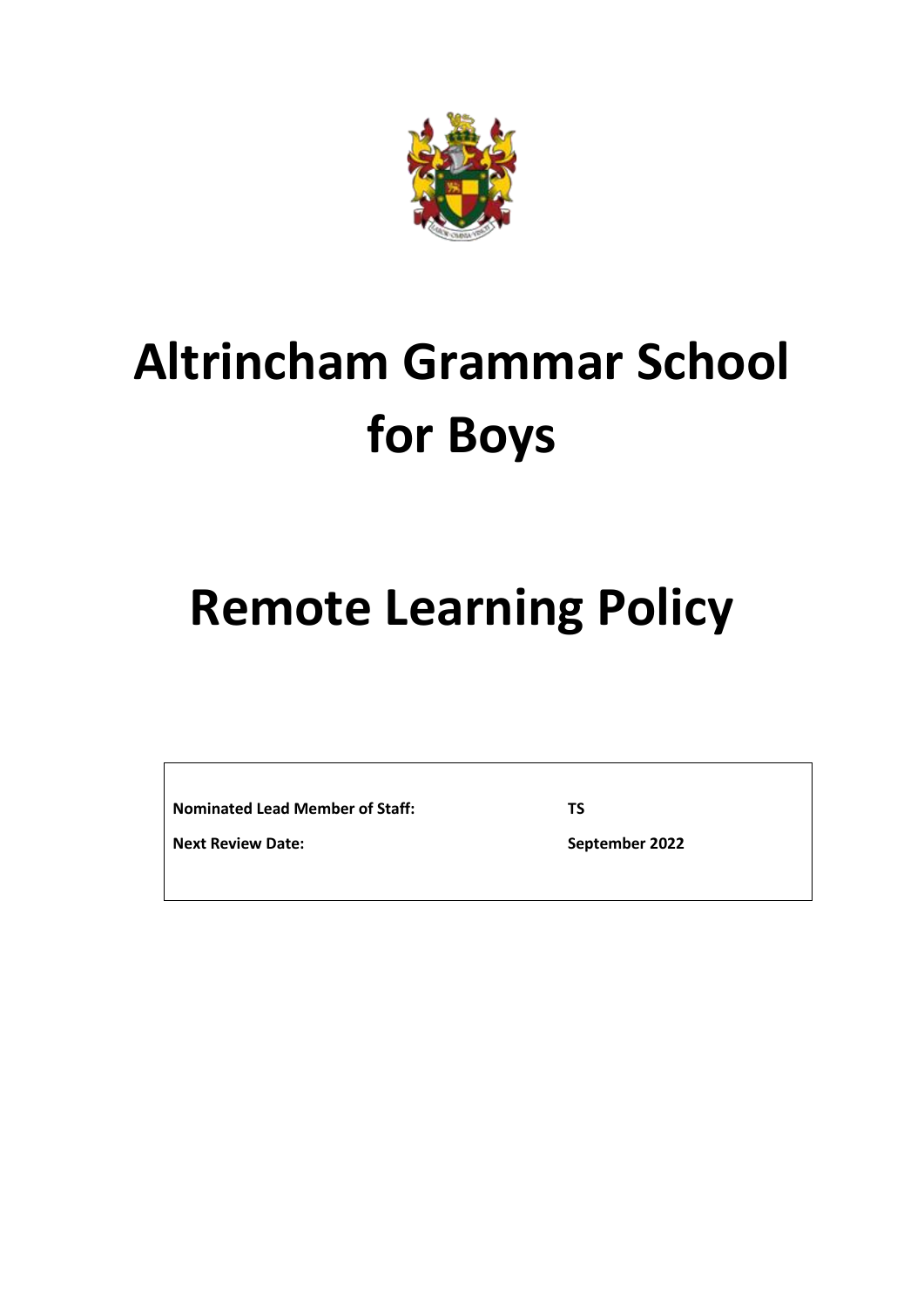In the event of a school closure, Altrincham Grammar School for Boys is committed to providing continuity of education to its students and will do so through a process of remote (online) learning. The school is committed to ensuring that:

- All remote learning is sequenced in line with curriculum and the schemes of work students would be studying if in school.
- There will be the most appropriate blend of remote teaching including live lesson via Teams, video presentations and independent, self-study work.
- SEND students will be fully supported.
- Work is meaningful, challenging and ambitious.
- Students receive feedback on key pieces of work in line with the school's assessment and feedback policy.
- Students receive weekly contact from form tutors during partial or complete closure (Tiers 2, 3 and 4).

# **Tiered Response to Remote Teaching**

The nature of the remote learning will depend on the Department for Education's(DfE) tiered response:

**Tier 1** - Schools will remain open to all pupils

- **Tier 2** AGSB will operate a 2 week rota system:
	- Rotation 1 (2 weeks, following A/B week timetable structure) Years 7, 9, 11 and 13 will be taught in school; Year 8, 10 and 12 will be taught remotely according to their timetable
	- Rotation 2 Years 8, 10 and 12 in school; Years 7, 9, 11 and 13 remote teaching

**Tiers 3 and 4** – AGSB (apart from selected year groups for Tier 3, DfE to inform school) will teach all students remotely according to the Remote Learning Strategy.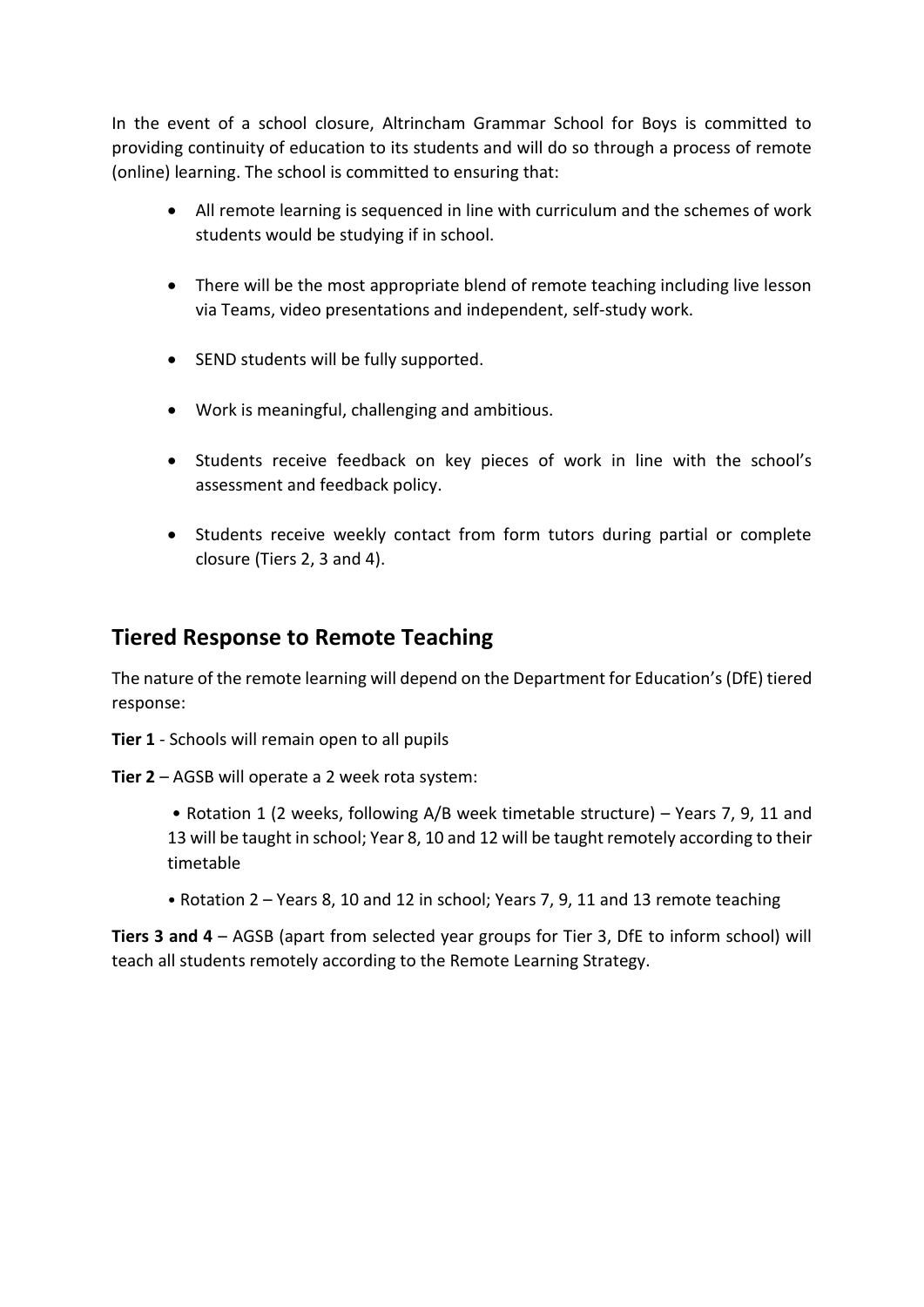# **Tier 1 Remote Learning Strategy**

This is to clarify the expectations on the teaching of pupils who are absent from lessons and is in line with the DfE's statutory guidance requiring *immediate* provision of remote teaching for self-isolating students.

#### **1. Whole year self-isolation**

All students will receive live lessons according to their timetable via TEAMS. Students will be registered via SIMS. Homework should continue to be set on SMHW.

#### **2. Individual/groups of students isolating**

The expectation is that students are sent self-study work before their lesson, if possible, or within a working day of their absence; this should be delivered via e-mail or Teams.

To save time and increase interaction with the students, colleagues may choose to live stream part or all of their lesson if this is the most appropriate way of delivering the curriculum. Live streaming increases motivation and aids progress and this method of curriculum delivery is encouraged.

#### **3. Students who are unwell**

These students should be set independent work via Teams or Classwork on SHMW if the duration of the absence is greater than 2 weeks. They can be invited to join the live streamed lesson if these are taking place due Covid-19 absence.

#### **4. Students who are temporarily excluded**

These students should be sent independent self-study work via emails or Teams for the duration of the absence.

# **Guidance for staff who are absent**

#### **1. Staff who are ill**

If possible, cover work will be set and this emailed to the line manager. The classes will be covered as normal.

#### **2. Staff who are well and self-isolating**

Staff who are self-isolating will receive a phone call from their SLT link to assess their wellbeing, domestic situation and their ability to access Teams.

#### *For classes at KS3, 4 and Year 12*

If deemed appropriate after the SLT/teacher discussion, Teams will be used to deliver the lesson after using the calendar to set up the lesson. The cover teacher (using the  $supply@agsb.co.uk$  email address) should be invited to the Teams meeting/lesson after the cover list has been checked. The cover teacher will take the register in SIMS and use the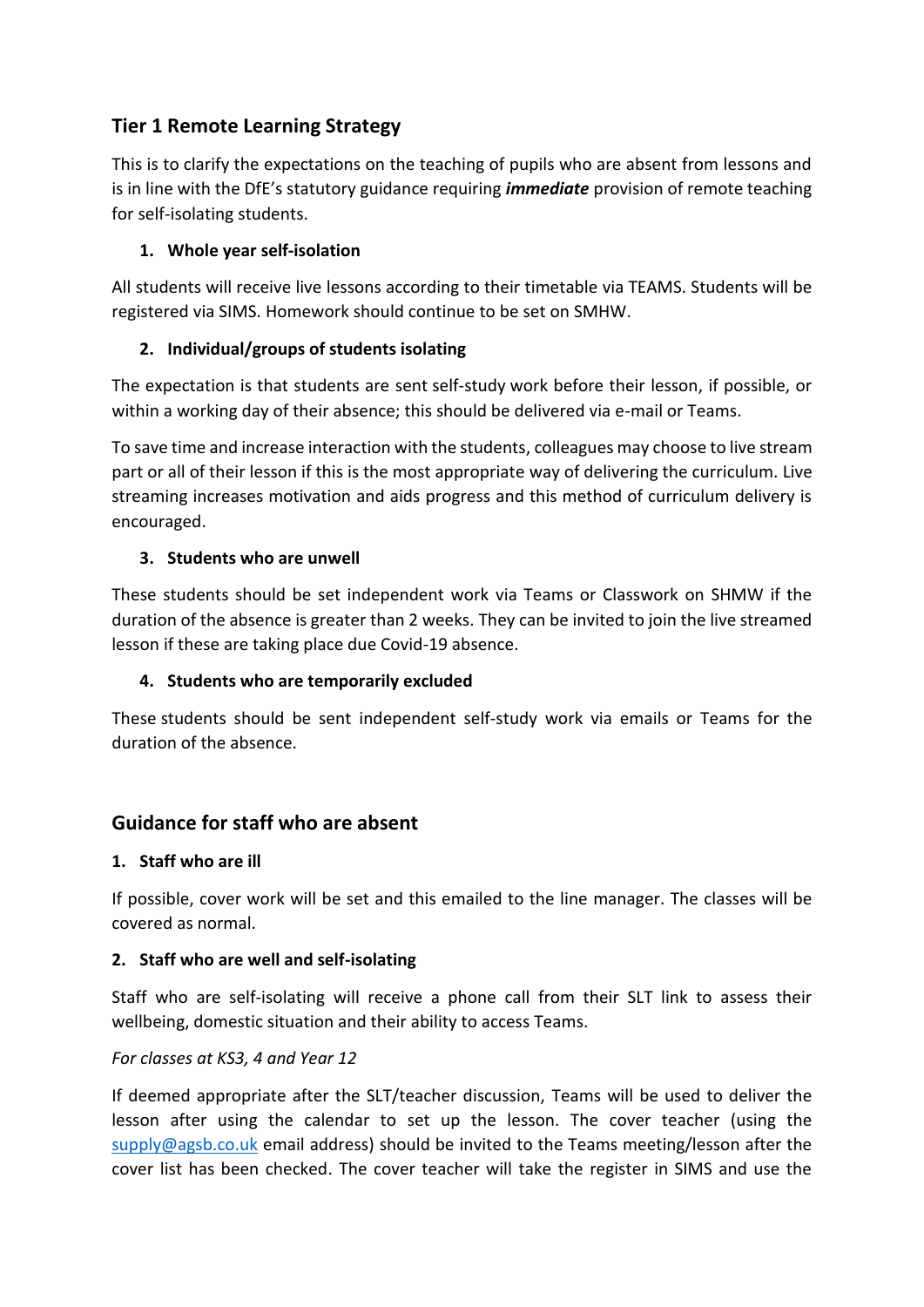desktop computer to join the lesson in Teams. The self-isolating teacher can then explain the work to the class and be available to answer questions live or via the Posts section.

If the cover teacher is unable to use Teams to join a meeting a pupil can, under supervision and with Covid precautions undertaken, join the Team on behalf of the class.

#### *For Y13 classes*

Again, if deemed appropriate after the SLT/teacher discussion, Year 13 students should use their own devices to join the Teams lesson, as they will be unsupervised. They should be informed of the location of the lesson via email i.e. they should go the usual room unless this is in Technology or a Science Laboratory – the teacher should ask Cover supervisor to re-room the lesson if this is the case and this communicated to the students by the teacher.

# **Tier 2, 3 and 4 Remote Learning Strategy**

The expectation is that classes are taught remotely on Teams according to their timetable. Students will be registered on SIMS for all timetabled lessons (with the exception of PE, PSE and Careers) and they should expect to be involved/participate in the lesson unless they are ill. The teacher will then explain the work to the students and outline the expectations for that lesson. As always, the teacher will use their judgement to determine the best way of delivering the curriculum content in that lesson but the expectation is that lessons, in the main, will follow the best practice guidance found below (Appendix 1 - Advice on using live lesson effectively).

#### **1. Homework**

This will continue to be set regularly according to department policy on the SMHW platform

#### **2. Marking work**

Teachers should follow the departmental marking policy and use SMHW or the Teams platform to set Assignments and collect work that is to be assessed/marked.

If pupils persistently fail (at least two consecutive occasions) to attend live lessons and/or submit work please email the parents. If the problem does not resolve please inform the Form Tutor, Head of Department and Head of Year.

# **Appendix 1 - Advice on using live lesson effectively**

Lessons are effective if they contain a large amount of pupil involvement and they are accountable for their work. A few ideas

- Using chat ask students a question, give them a time limit e.g. 1 minute then ask them only to send the answer (pressing send) when the minute is up
- 'Dissolve the slide' regularly ask students to have their cameras on and remove the displayed slide regularly so student can see each other